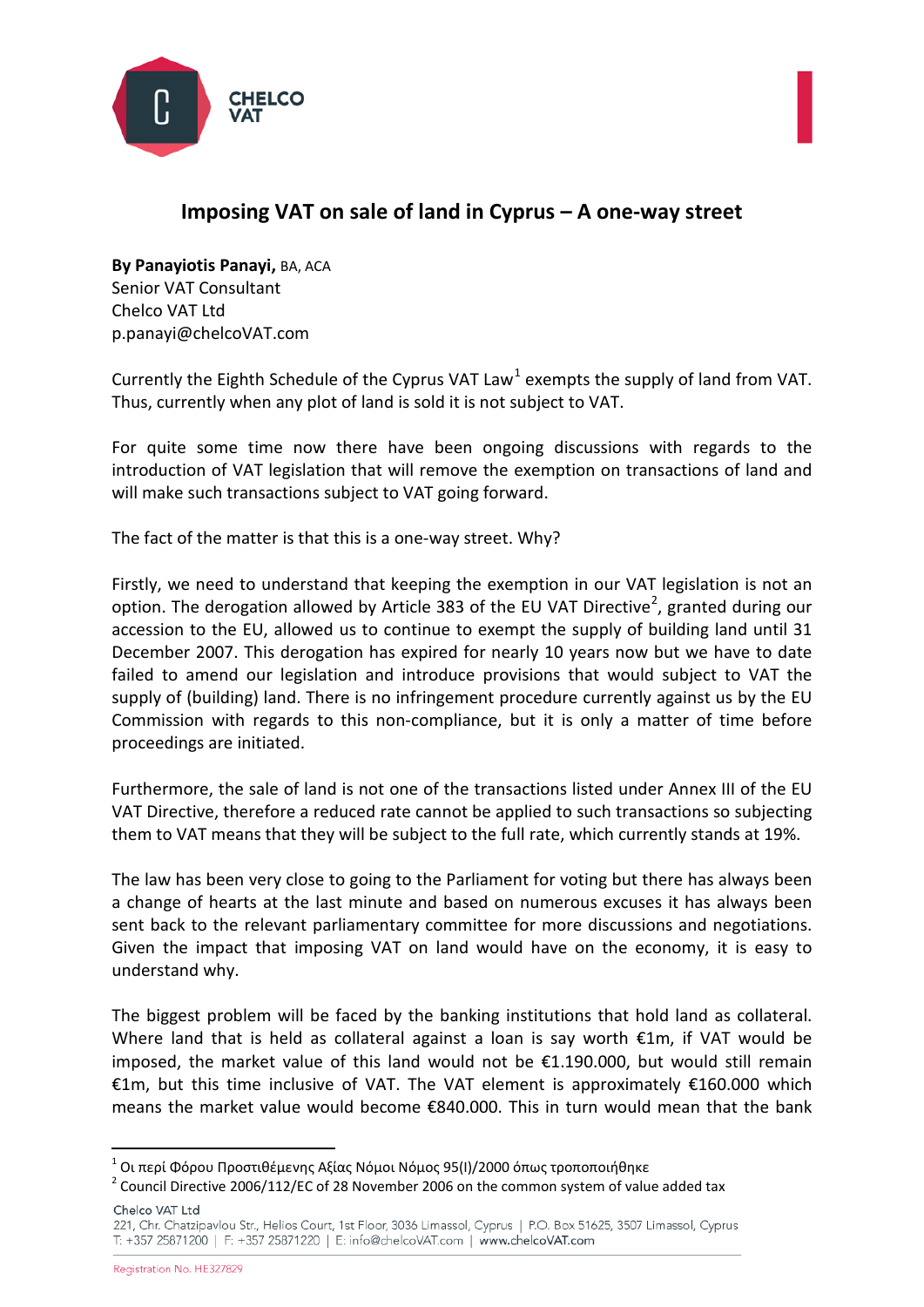

would need €160.000 of further collateral against the loan. Applying this on a national basis, the deficit would run into several hundreds of millions of euro.

It is essential that the legislation is discussed with all relevant parties to make sure that what is finally passed, is a law that works well and does not kill the construction and property development sectors overnight as this would lead to a cool off in the market and quite likely a drop in the country's GDP as these are major industries contributing to the current strong(er) performance of the country's economy.

Some of the things legislators need to consider and make sure they are addressed in the new legislation are:

- What land will be taxed? Do we want to tax all land including farm land and industrial land or do we want to concentrate on building land which has been zoned as such by the Land Registry? Bear in mind that the EU VAT Directive imposes VAT on the supply of building land so we need to be careful as to our interpretation of building land, and to the extent possible, place a very restrictive definition, at least initially, to minimise the macro economic impact, especially to the banking sector.
- Should we be introducing an option to tax leasing/letting of immovable property to reduce the impact of the legislation? Cyprus is among very few Member States who have chosen not to introduce an option for taxation on the above mentioned transactions.
- What happens to occasional supplies made by individuals? If a non-taxable person that does not engage in an economic activity for VAT purposes chooses to sell a plot of land inherited by him will this be subject to VAT or will incidental transactions not constitute an economic activity?
- What happens to transactions where the shares of a land-holding company are sold instead of the land itself? This is another option granted to Member States by Article 15(2) of the VAT Directive. But imposing this option requires very detailed planning as it can become very complicated to determine the taxable basis where the company whose shares are being sold, may also have other income generating assets or subsidiary companies. The question of who is to discharge the VAT obligation in such cases is also difficult to legislate.
- Back in March 2012 we introduced in our VAT legislation article 11B, which imposed the reverse charge mechanism on most construction-related services as a means of combating the high levels of fraud and tax evasion experienced in the sector as well as minimising the financing of VAT by recipients who had the full right of deduction. Should a similar approach be followed with regards to VAT on the supply of land and under the reverse charge mechanism have the buyer discharge the due VAT? If yes, this requires careful consideration as to the circumstances of how it will work.
- We also need to accommodate the cases of foreclosure where the rights over such immovable property might be transferred to a bank or another financial institution.